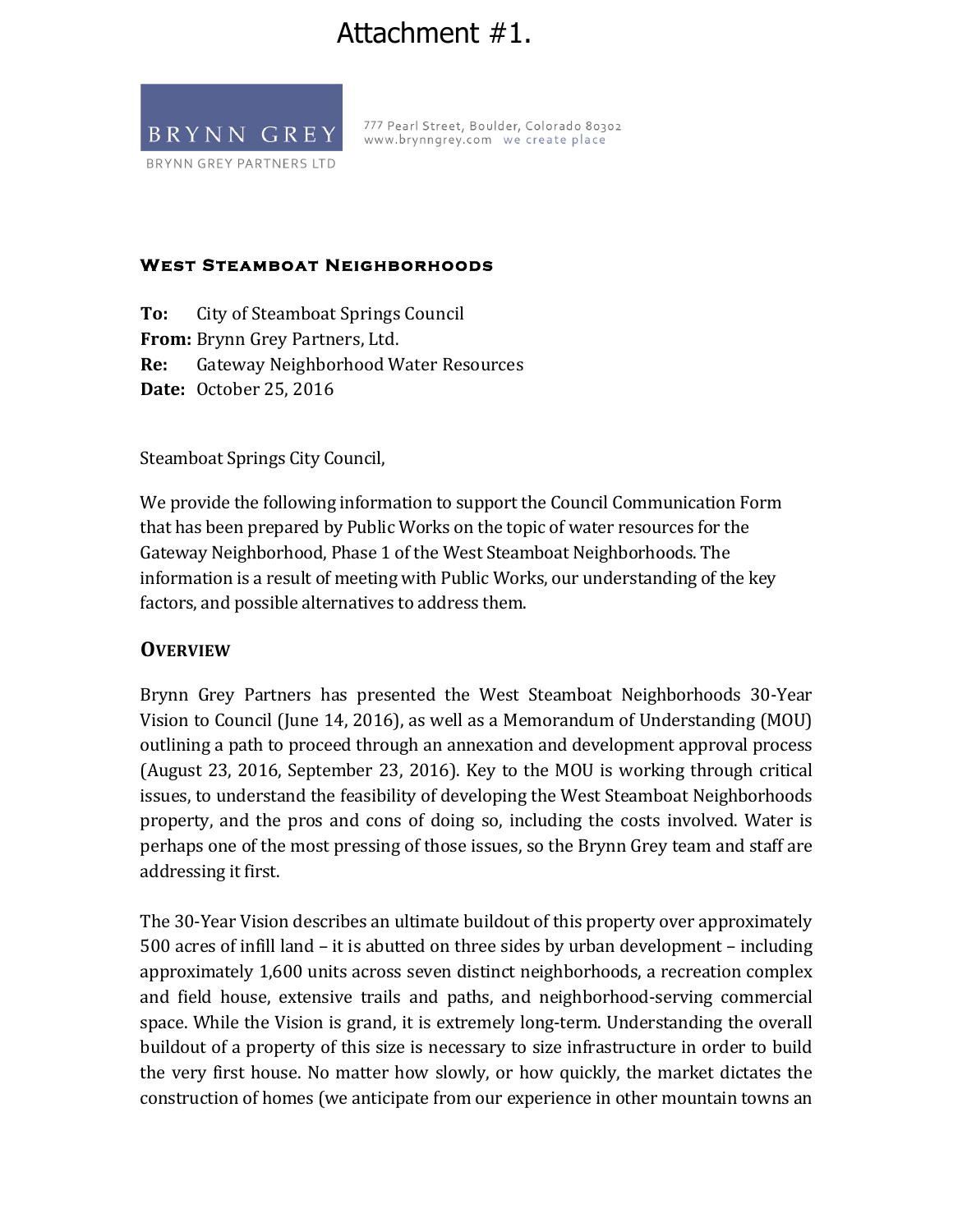estimate of 25-40 homes per year and has proposed a cap of not more than 52 units per year), the Vision provides one approach to **establishing control over** development on the largest tract of land on the west side of Steamboat; making certain that any development there will occur consistent with City Council's vision and policies, within the City, and in accordance with the City's land use regulations.

The first neighborhood – Gateway Neighborhood – will consist of approximately  $131$ homes (80% locals housing), with an energy and resource efficient traditional neighborhood design very similar to neighborhoods that Brynn Grey is known for (Wellington Neighborhood in Breckenridge and Peak One Neighborhood in Frisco). The development site is contiguous to current city limits and there is an existing 12' water main that runs through the property to the Steamboat II subdivision.

In order to serve just the Gateway Neighborhood, there are four factors to consider:

- 1. **West Area Water Storage Tank.** The planned West Area Water Storage Tank must be in place. At this time, there is funding for the construction of that tank; however, location of the tank is uncertain. Staff is currently in negotiations concerning potential sites.
- 2. **Pressure Release Valve and Booster Station** Although the Gateway Neighborhood has a 12" water line running through it, there still needs to be a new on site pressure relief valve ("PRV") and booster station. The cost of the PRV and booster station is preliminarily estimated at \$200,000, which cost Brynn Grey has agreed to pay.
- 3. **Looped Infrastructure.** Development in Steamboat Springs has traditionally been required, consistent with national engineering standards, to have primary and secondary water lines, which provide back-up in the event of failure, as well as help prevent stagnation and water quality issues. The cost to install a secondary water line is estimated to be approximately  $$1,000,000$ . Brynn Grey has proposed that prior to commencement of development of the second neighborhood (assumed to be Slate Creek consisting of approximately 150 homes and a proposed Slate Creek Elementary School) that Brynn Grey would pay this amount.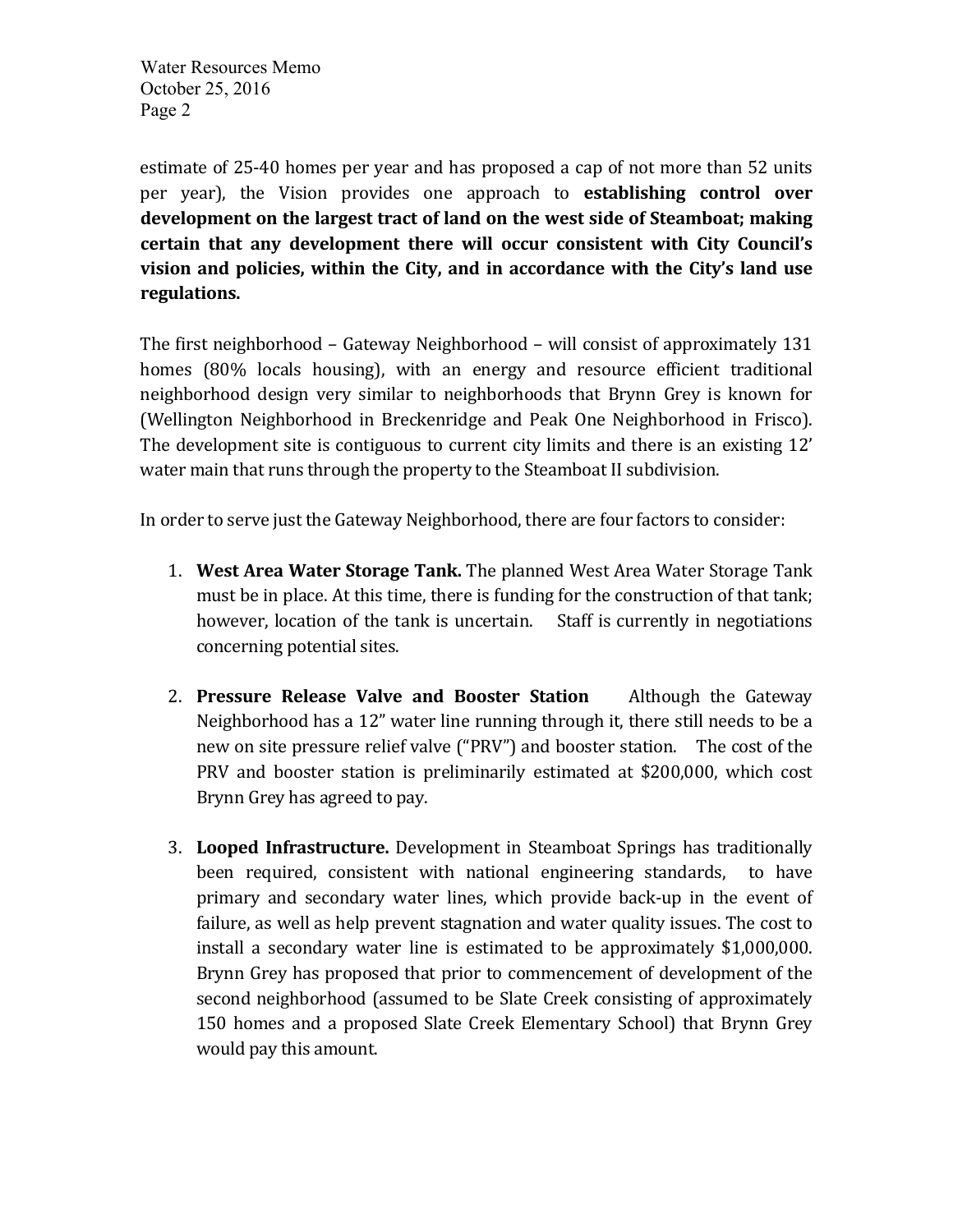> 4. **Redundancy.** As staff described in the September 13<sup>th</sup> presentation to Council, there is a great need for the city to develop redundant water supply for public health and safety. Redundant water supply is also necessary for the development of the west Steamboat area, including but not solely, the West Steamboat Neighborhoods property. The Elk River water supply would provide that redundancy, and allow the city to sustainably grow in the future. The estimated cost to develop these supplies as well as developing related water rights is estimated at \$16M. Brynn Grey has proposed that all "Market Homes" (units not dedicated to locals) would pay to the Water Firming Fund at closing of the sale of the Market Home equal to  $$16,000$ . Assuming that over time 1,000 of the units would be Market Units, this would generate \$16,000,000.

Council must consider the overall annexation of the West Steamboat Neighborhoods property, as well as the development application for the Gateway Neighborhood. According to HB 08-1141: Sufficient Water Supplies for Land Use Approval, the developer must demonstrate adequate water supplies for the proposed development at the development permit stage. It is possible that annexation could occur without the commitment to serve, so staff focused on the City of Steamboat Springs' ability to provide water to the Gateway Neighborhood.

## **ALTERNATIVES RELATIVE TO DEVELOPMENT OF THE GATEWAY NEIGHBORHOOD**

*Corresponding to the four factors outlined above:* 

### 1. **West Area Water Storage Tank:**

The West Area Water Storage tank is an absolute pre-condition to serving the Gateway Neighborhood. 

### 2. **PRV and Booster Station:**

The cost of the PRV and booster station is preliminarily estimated at \$200,000, which cost Brynn Grey has agreed to pay.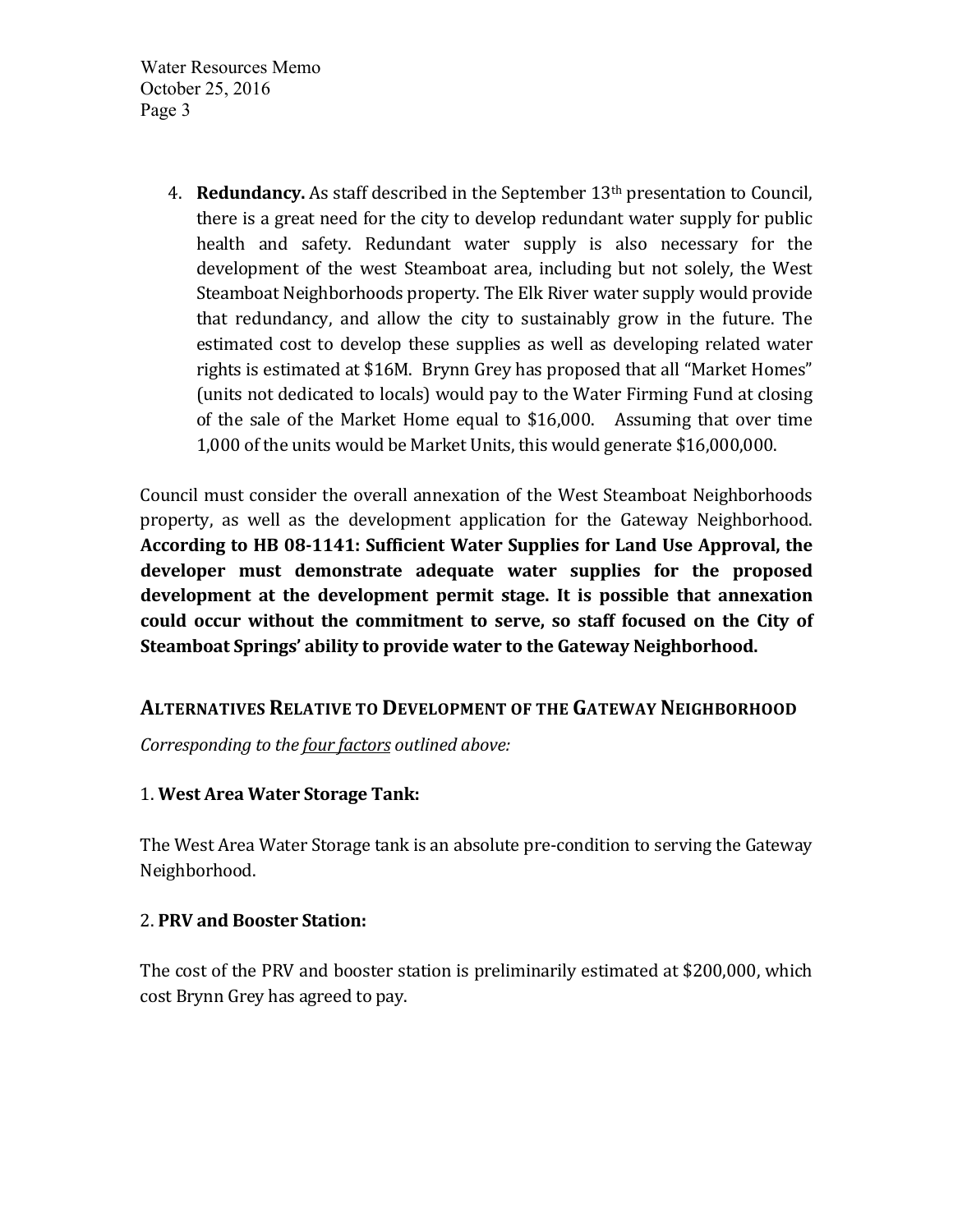## 3. **Looped Infrastructure:**

Alternative 1: Require Brynn Grey Partners to pay \$1,000,000 to install the secondary line prior to the development of the Gateway Neighborhood.

- *Pros:* This is standard practice for development in the City of Steamboat Springs.
- *Cons:* Cost prohibitive and not aligned with the vision to provide locals' housing at an affordable price.

Alternative 2: The City allows Brynn Grey to build the Gateway Neighborhood served by a single 12" water line; however, require Brynn Grey to complete the loop prior to development of any subsequent neighborhoods (likely to be Slate Creek Neighborhood). 

- *Pros:* The approximately \$1,000,000 in looping cost can be deferred until development can fund the improvements allowing this locals housing project to proceed. (Note: Breckenridge required the Wellington Neighborhood water service to be looped; however, it allowed the first 200 homes to be serviced by a single 12" line and booster station. Upon completion of the final phase, 280 homes total, the system will be fully looped. By virtue of 80% of the homes being occupied full time by locals, there was minimum risk of water sitting in dead end lines as would be the case in neighborhoods with significant second home population.)
- *Cons:* The system in this initial phase would not be up to City standards with accompanying, albeit relatively small, risks.

### 4. **Redundancy:**

Alternative 1: Require Brynn Grey to pay or provide financial assurance for the payment of \$16,000,000 to develop the Elk River Water supply and related water rights in advance of annexation or development approval of any of the proposed West Steamboat Neighborhoods. Brynn Grey has indicated that this is not economically feasible.

• *Pros:* The Developer bears the entire cost of developing water resources for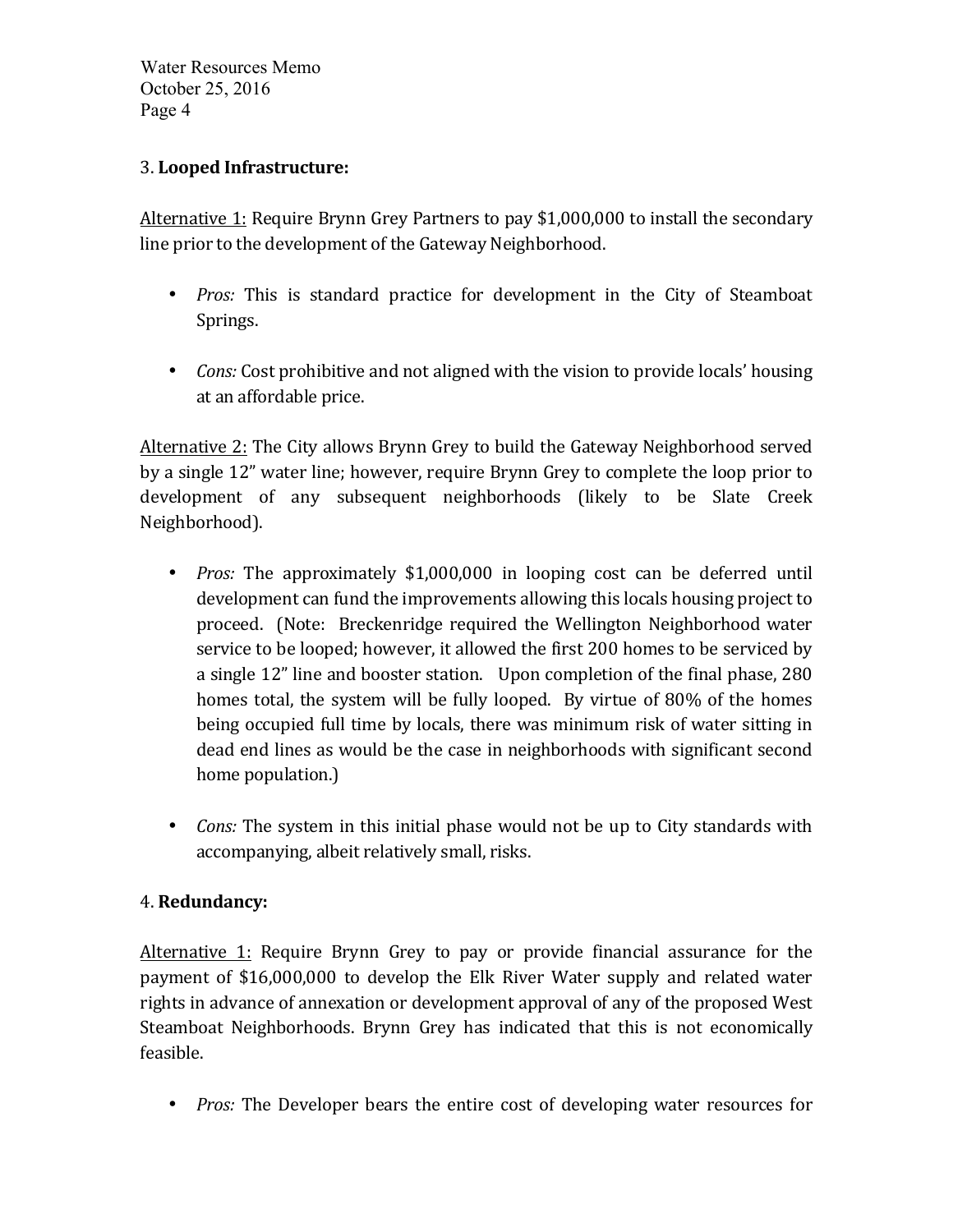redundancy for the west Steamboat area as a whole.

• *Cons:* Cost prohibitive and not aligned with the vision to provide locals' housing at an affordable price.

Alternative 2: The City and thus, current rate-payers, fund the entire cost of the development of the Elk River Water supply, with future residents paying standard tap fees for future improvements.

- *Pros:* Steamboat rate-payers benefit from redundant water supply in the foreseeable future, as well as sustainable growth in the future.
- *Cons:* Notwithstanding the redundancy and housing benefits, this is likely to be viewed as an unfair burden to current rate-payers for the benefit of future residents.

Alternative 3: The City: a) provides service to the approximately 150 homes planned for Gateway Neighborhood; however, all Market Homes within the Gateway Neighborhood (proposed to be approximately 30 homes) would pay into the Water Firming Fund at closing of the sale of the Market Home equal to \$16,000 (the total Gateway Neighborhood Market Home contribution equaling approximately \$480,000); and b) if at a future date the City elects to provide service to any other West Steamboat Neighborhood, all Market Homes would pay into the Water Firming Fund at closing of the sale of the Market Home equal to \$16,000.

- *Pros:* It gets the Gateway Neighborhood and the related locals housing launched providing locals housing and generating approximately \$480,000 toward water system improvements. Then, if Council allows future West Steamboat Neighborhoods to go forward, there is potentially significant additional funds for water system improvements. Costs are shared and spread over the entire development of the west Steamboat area, including this specific property.
- *Cons:* While the system can accommodate serving the Gateway Neighborhood, prior to approving service to any future neighborhoods beyond Gateway and Slate Creek would likely require the full system improvements upfront, which would be unfunded.